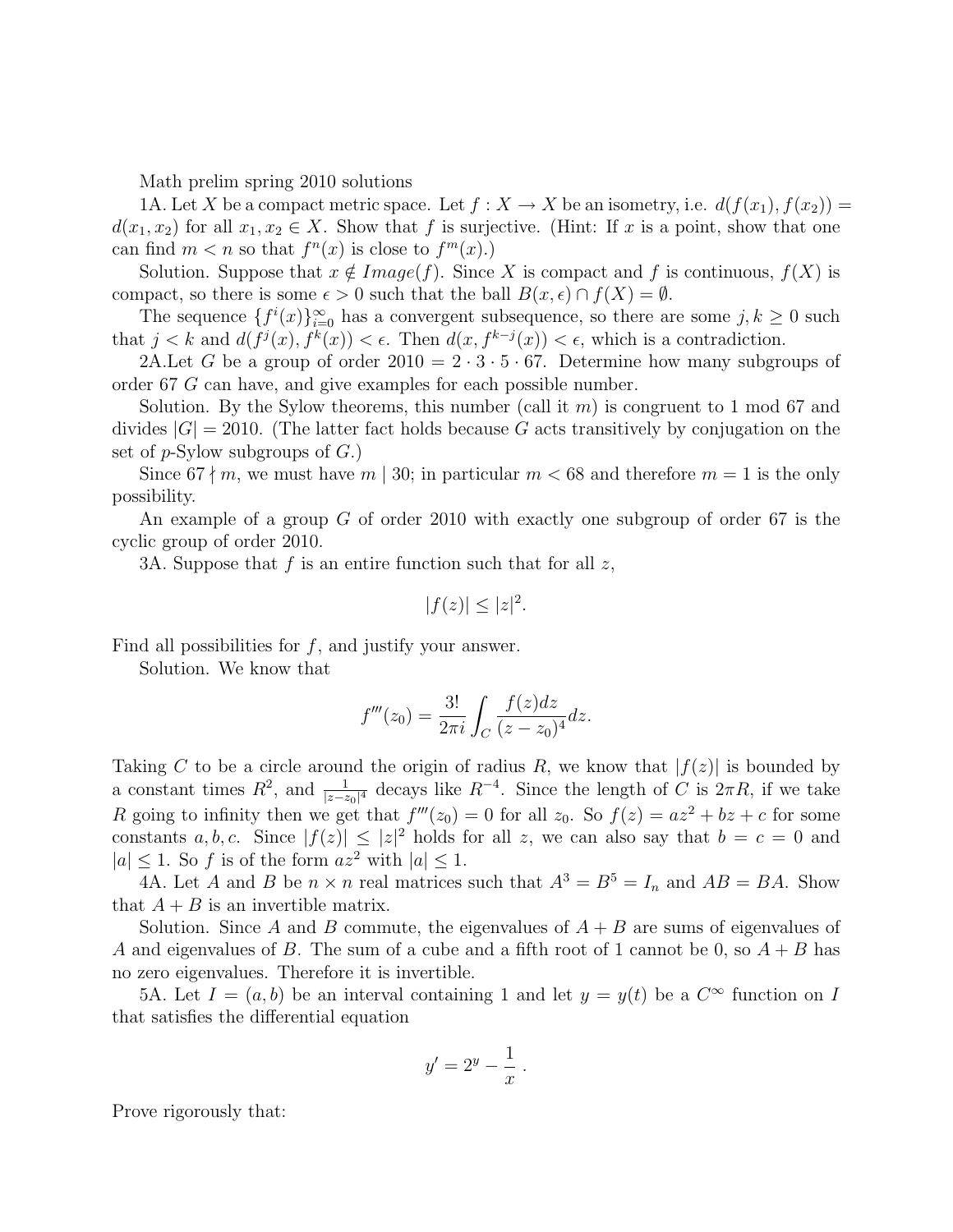(a). If  $y(1) > 0$  then y is (strictly) increasing on the interval  $[1, b)$ .

(b). The same conclusion holds if  $y(1) = 0$ .

Solution. (a). It will suffice to show that  $y(x) \geq 0$  for all  $x \in (1, b)$ , since then the differential equation would imply  $y' > 0$ .

From the differential equation, we have  $y'(1) > 0$ , so by the definition of derivative there is some  $\epsilon > 0$  such that  $y(x) > y(1)$  for all  $x \in (1, 1 + \epsilon)$ . Therefore if  $y(b') < 0$  for some  $b' \in (1, b)$ , then the maximum of the continuous function y on the closed (hence compact) interval [1, b'] must occur at a critical point  $c \in (1, b)$ . At that point, we will have  $y(c) > 0$ and  $y'(c) = 0$ , contradicting the differential equation.

(b). From the differential equation, we now have  $y'(1) = 0$ , but since

$$
y'' = 2^{y} (\log y) y' + \frac{1}{x^2} ,
$$

we have  $y''(1) > 0$ . Therefore  $y'(x) > 0$  for all  $x \in (1, 1 + \epsilon)$  for some  $\epsilon > 0$ , so y is increasing on  $[1, 1+\epsilon]$ . Therefore if  $y(b') < 0$  for some  $b' \in (1, b)$ , then the maximum of y on  $[1, b']$  must again occur at a critical point in  $(1, b')$ , and the remainder of the proof proceeds as in (a).

6A. How many subfields does the splitting field of  $x^5 - 2$  over the rationals have?

Solution. The subfields correspond to subgroups of the Galois group of the polynomial, which is a semidirect product of cyclic groups of orders 4 and 5. The subgroups of order divisible by 5 all contain the normal subgroup of order 5, so correspond to subgroups of the quotient of order 4. So there is one of each of the orders 5, 10, 20. A subgroup of order not divisible by 5 must have order dividing 4, so lies in one of the 5 cyclic Sylow subgroups of order 4, whose non-trivial elements are disjoint. So there are 5 subgroups of order 2, 5 of order 4, and 1 of order 1. The total is 14 subgroups or subfields.

7A. Use residues to compute

$$
\int_0^\infty \frac{x \sin(2x)}{x^2 + 3} \, dx.
$$

Solution. It's enough to compute the imaginary part of

$$
\frac{1}{2} \int_{-\infty}^{\infty} \frac{x e^{2ix}}{x^2 + 3} \, dx.
$$

Put

$$
f(z) = \frac{ze^{2iz}}{z^2 + 3}.
$$

Using Jordan's Lemma, we can apply the Cauchy residue theorem to a semicircle in the upper half plane and just compute residues. The only singularity in the upper half plane is at  $z = \sqrt{3}i$ . The residue there is

$$
\frac{1}{2}e^{-2\sqrt{3}},
$$

$$
\frac{\pi}{2}e^{-2\sqrt{3}}.
$$

so the answer is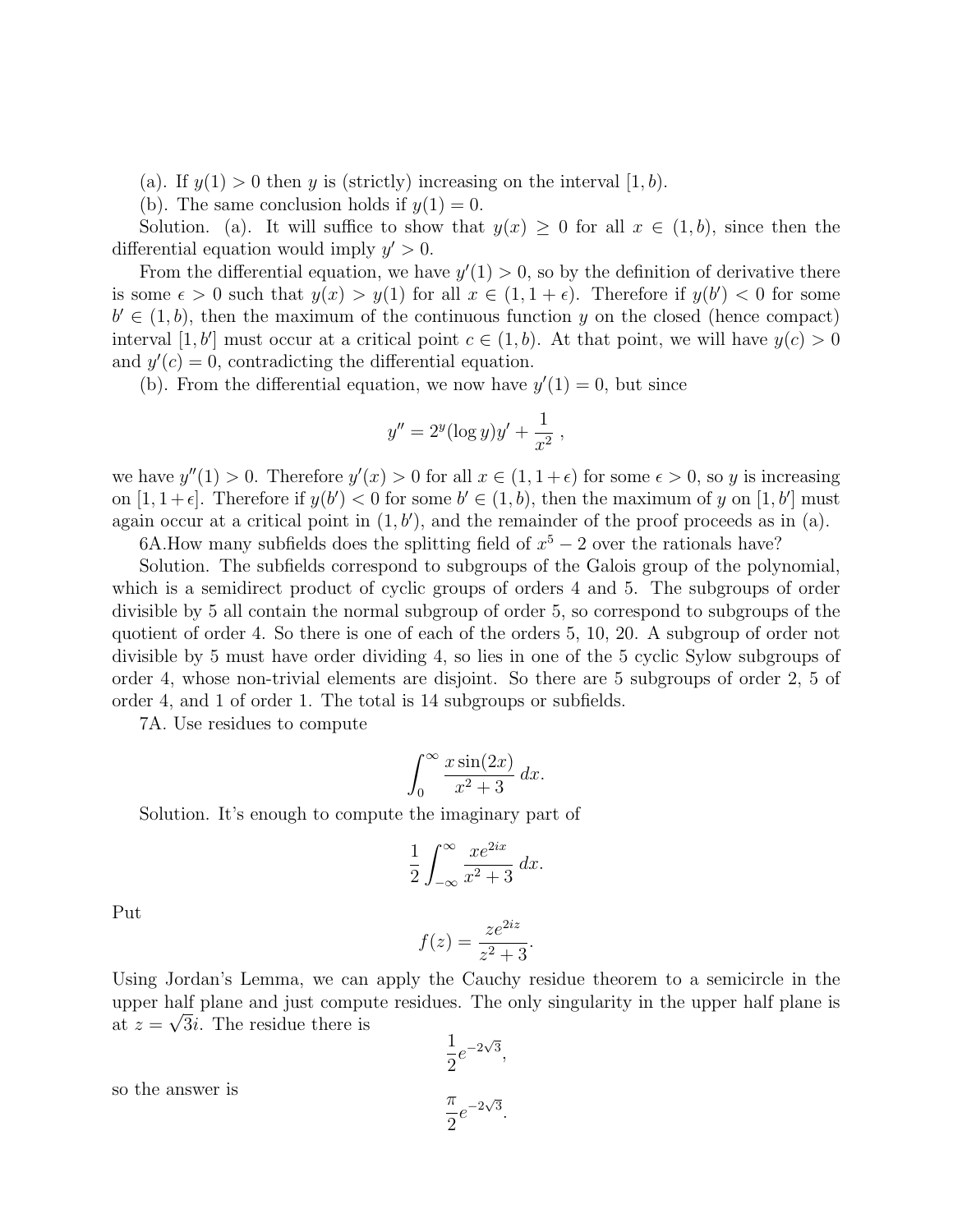8A.Let V be a finite dimensional vector space over a field k, and let  $T: V \to V$  be a linear transformation. Let  $W \subseteq V$  be a linear subspace such that T maps W to W. Show that the characteristic polynomial of  $T_W$  (the restriction of T to W) divides the characteristic polynomial of T.

Solution. Choose a basis  $B = {\mathbf{v}_1, \ldots, \mathbf{v}_n}$  for V such that  $B' = {\mathbf{v}_1, \ldots, \mathbf{v}_m}$  is a basis for W. Let A be the matrix for T relative to B; then A is a block matrix of the form

$$
\begin{bmatrix} B & C \\ 0 & D \end{bmatrix},
$$

where B is the matrix for  $T_W$  relative to B'. Then the characteristic polynomial for T is

$$
\det(xI - A) = \det(xI - B)\det(xI - D) ,
$$

which is a multiple of the characteristic polynomial det( $xI - B$ ) of  $T_W$ .

9A. Find all solutions of the differential equation  $xy' + y = x$  for  $x > 0$ .

Solution. Guessing polynomials as solutions shows that one solution is  $y = x/2$ . The solutions of the corresponding homogeneous equation are  $y = c/x$  for constant c, by separation of variables. So the general solution is  $y = c/x + x/2$ .

1B.Show that the infinite series

$$
f(x) = \sum_{n=0}^{\infty} \frac{e^{i\sqrt{n}x}}{n^2 + 1}
$$

converges uniformly for real  $x$ . Prove that the limit

$$
\lim_{R \to +\infty} \frac{1}{2R} \int_{-R}^{R} f(x) dx
$$

exists and calculate it.

Solution. The *n*th term is at most  $1/(n^2+1)$  independently of x. As this series converges absolutely, the original series is uniformly convergent. Uniform convergence implies the limit exists and is given by the sum of the limits of the individual terms. The average value of the first term of  $f$  is 1, and the average values of the remaining terms are 0 as they are oscillating, so the limit is 1.

2B. Show that the ring of all  $n \times n$  matrices over a field has no 2-sided ideals other than 0 and itself.

Solution. Suppose I is a non-zero ideal. Pick some element with a non-zero term. By using row and column operations (given by left and right multiplications) we can make all other entries 0. Applying row and column permutations then shows that I has an element that is 1 at some given position and 0 elsewhere. These form a basis, so I is the whole matrix ring.

3B. How many complex numbers z are there such that  $|z| < 2$ ,  $Im(z) > 0$ , and  $z^7 + e^z = 0$ ?